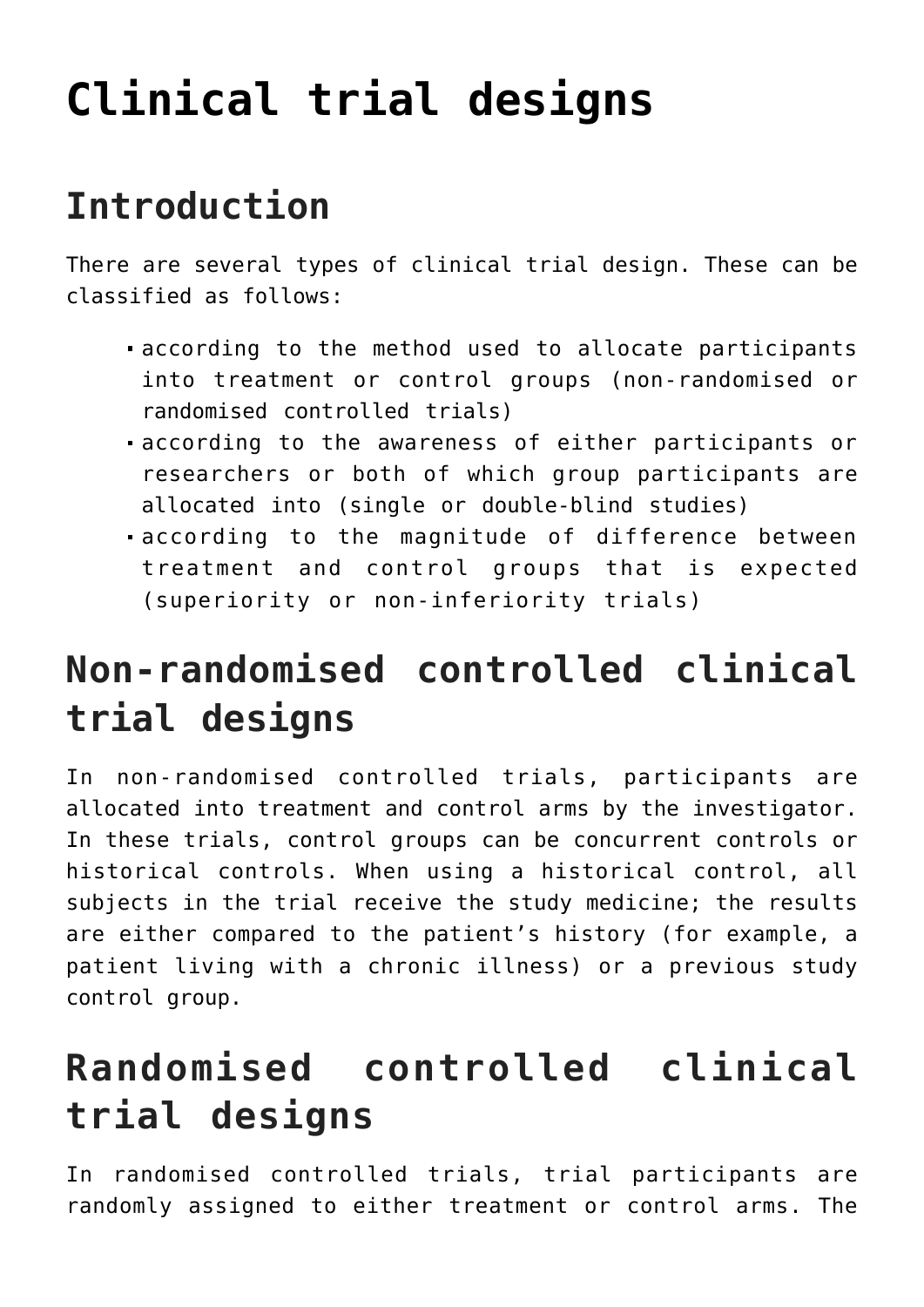process of randomly assigning a trial participant to treatment or control arms is called 'randomisation'. Different tools can be used to randomise (closed envelopes, computer generated sequences, random numbers). There are two components to randomisation: the generation of a random sequence and the implementation of that random sequence, ideally in a way that keeps participants unaware of the sequence. Randomisation removes potential for bias.

There are different types of randomised trial designs.

### **Parallel group trial design**

In parallel group randomisation, after randomisation each participant will stay in their assigned treatment arm for the duration of the study. Parallel group design can be applied to many diseases, allows running experiments simultaneously in a number of groups, and groups can be in separate locations.



After screening, patients are randomised into separate treatment groups. They remain in these treatment arms for the duration of the trial, analysis, and follow-up activities.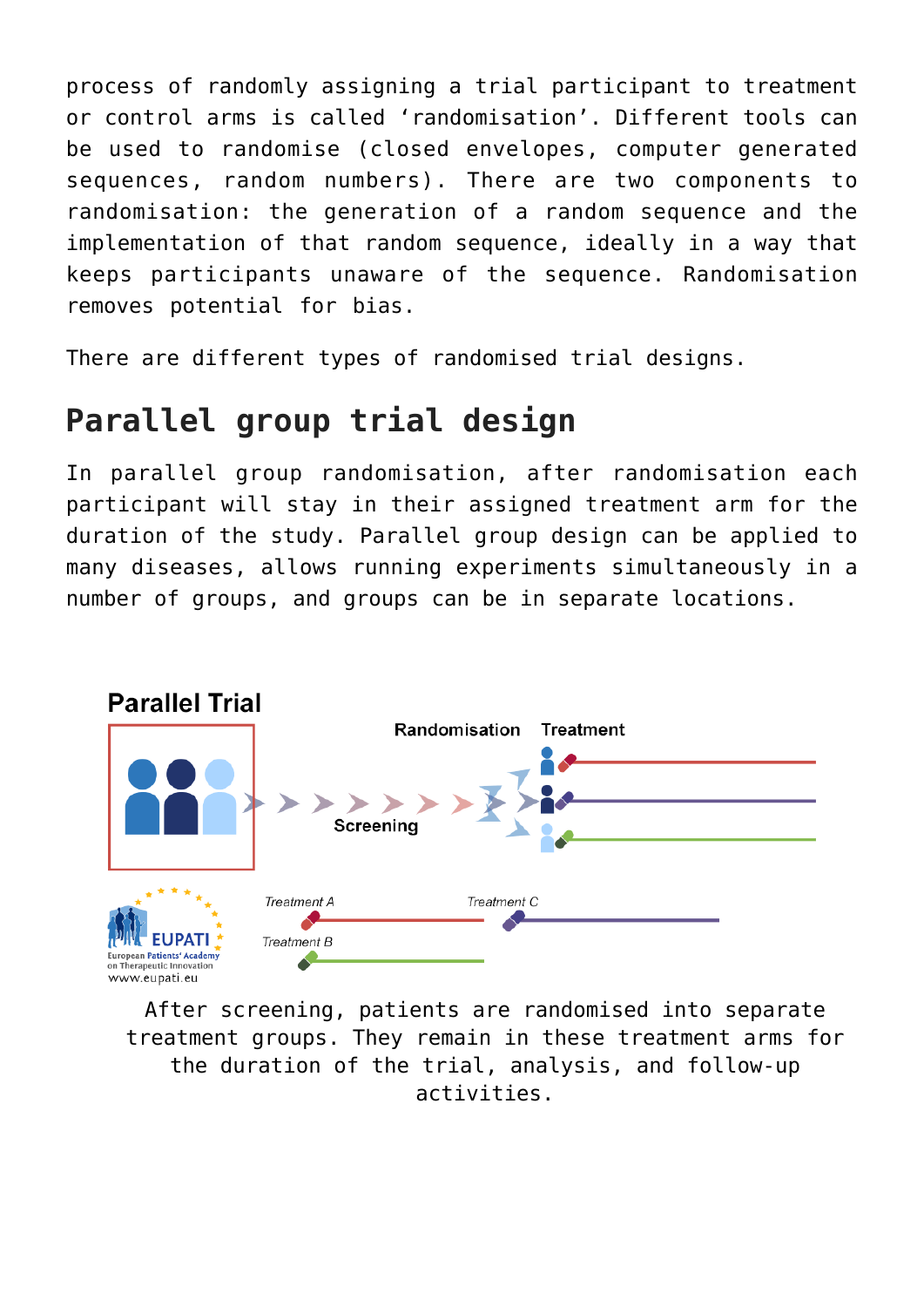### **Cross-over trial design**

Cross-over randomisation is when participants receive a sequence of different treatments (for example, the candidate compound in the first phase and the comparator/control in the second phase). Each treatment starts at an equivalent point, and each individual serves as his/her own control. It presents some advantages, such as low variance due to treatment and control being the same participant, and the possibility of including a number of treatments. However, there must be a sufficient time gap between the different treatment phases (washout period).



**Cross-over Trial** 

Patient X and Y are randomised into two different treatment arms. Patient X receives Treatment A during the first period of the study; Patient Y receives Treatment B. After the first period is over, there is a washout period. Patient X then receives Treatment B for the second period of the study while Patient Y receives Treatment A.

#### **Matched pair trial design**

In the matched-pair design, participants are first matched in pairs according to certain characteristics. Then, each member of a pair is randomly assigned to one of the two different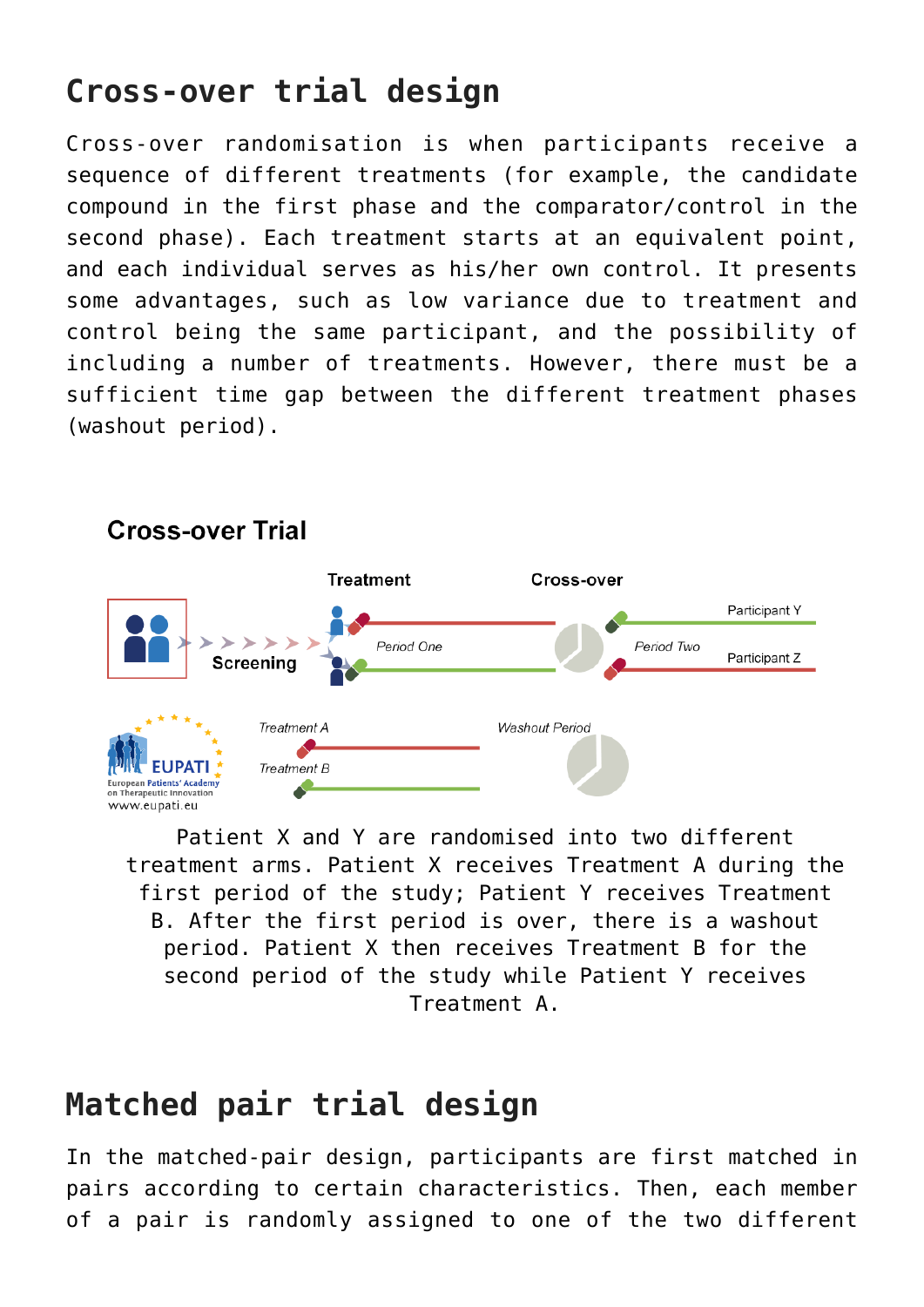study subgroups. This allows comparison between similar study participants who undergo different study procedures.



After screening, participants are matched into pairs. Within each pair, one participant is randomised onto Treatment A while the other is randomised onto Treatment B.

### **Stratification**

Stratification also allows for comparison between similar study participants who undergo different study procedures. All study participants are grouped according to one or more factors (for example, age, gender, lifestyle factors, concomitant medication) before being randomised. This ensures balanced allocation within each combination.

#### **Cluster sampling**

Randomised trials can also use cluster sampling. In cluster sampling, suitable geographical areas are found (for instance, city, region, etc.). A number of these geographical areas are then randomly chosen. For each of these chosen geographical areas, a proportionate subsample from the members of the study sample in that area are chosen, and these subsamples are then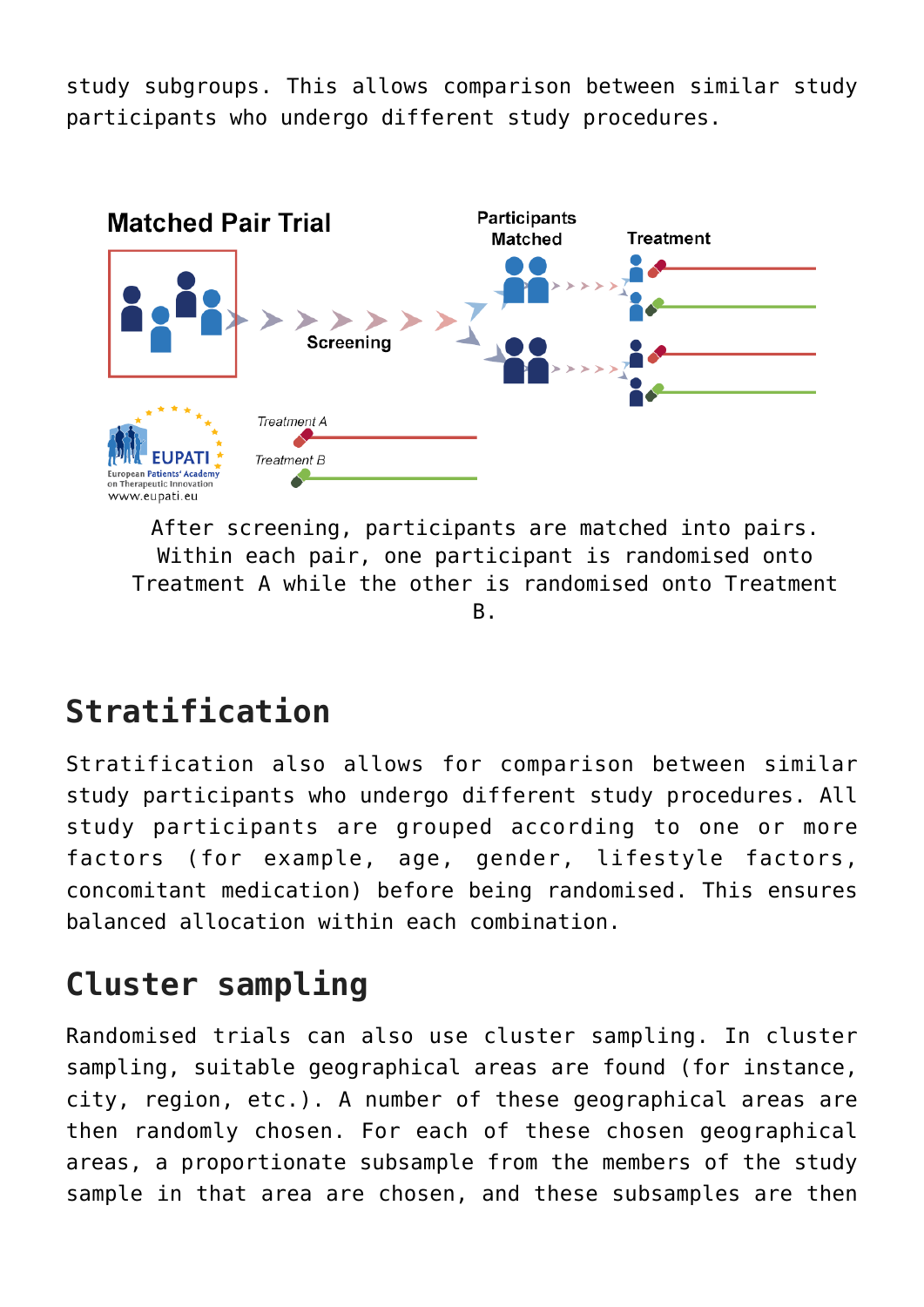combined into a sample group.

#### **Withdrawal trials**

In a withdrawal trial, the participant receives a test treatment for a specified time and are then randomised to continue either with the test treatment or a placebo (withdrawal of active therapy).



During a withdrawal trial, after the first specified period of time has elapsed, participants are randomised into two groups, one of which receives a placebo instead of continuing to receive the active treatment.

#### **Factorial design**

Factorial clinical trials test the effect of more than one treatment. This allows assessment of potential interactions among the treatments.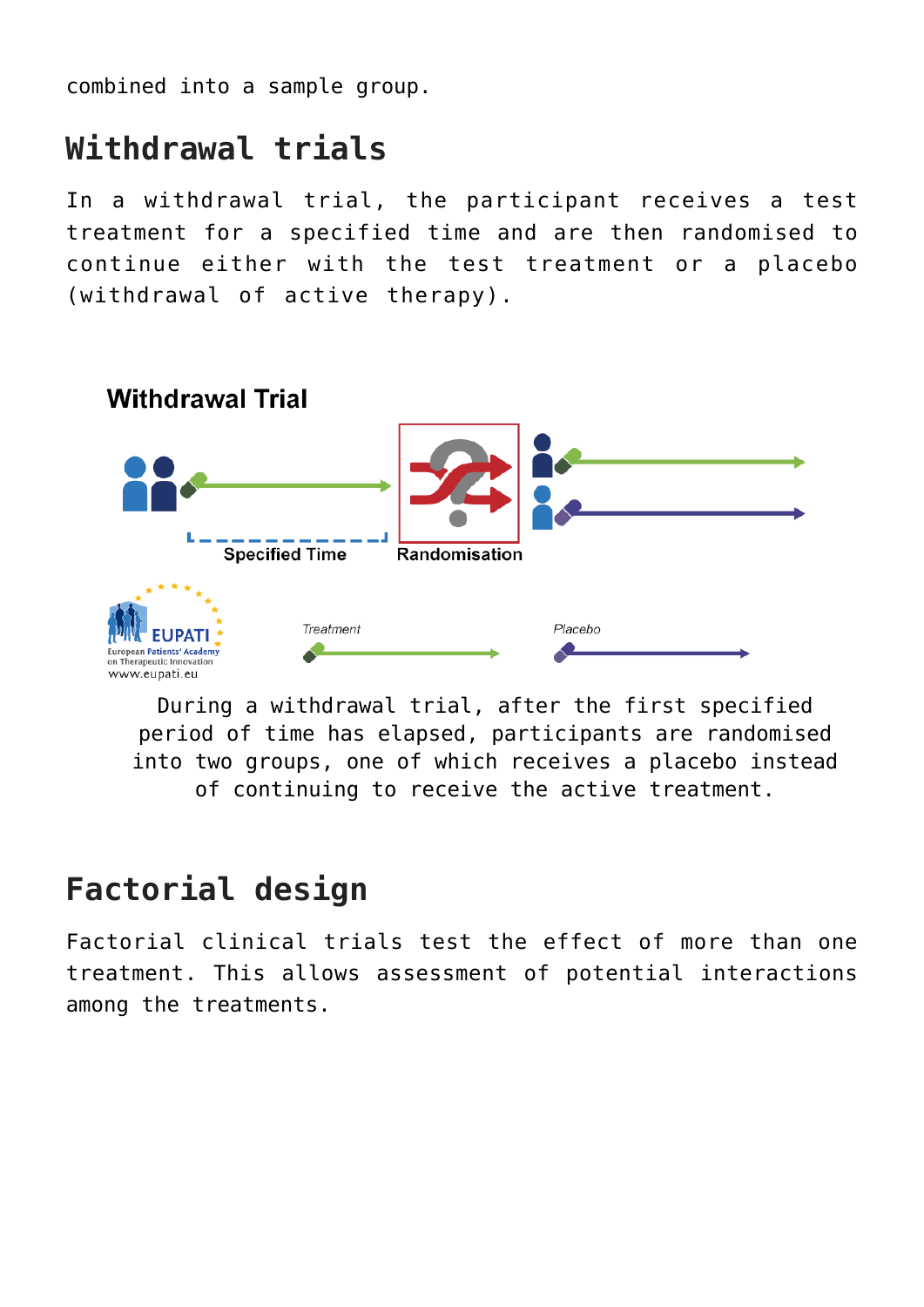#### 2x2 Factorial design



An example of a trial using a 2×2 factorial design.

# **Comparison clinical trial designs**

There are a number of different types of comparison trials possible:

- Superiority to demonstrate that the investigational medicine is better than the control;
- Equivalence to demonstrate that the endpoint measure is similar (no worse, no better) than the control;
- Non-inferiority to demonstrate that the investigational medicine is not worse than the control;
- Dose-response relationship trials to determine various dose parameters, including starting dose and maximum dose.